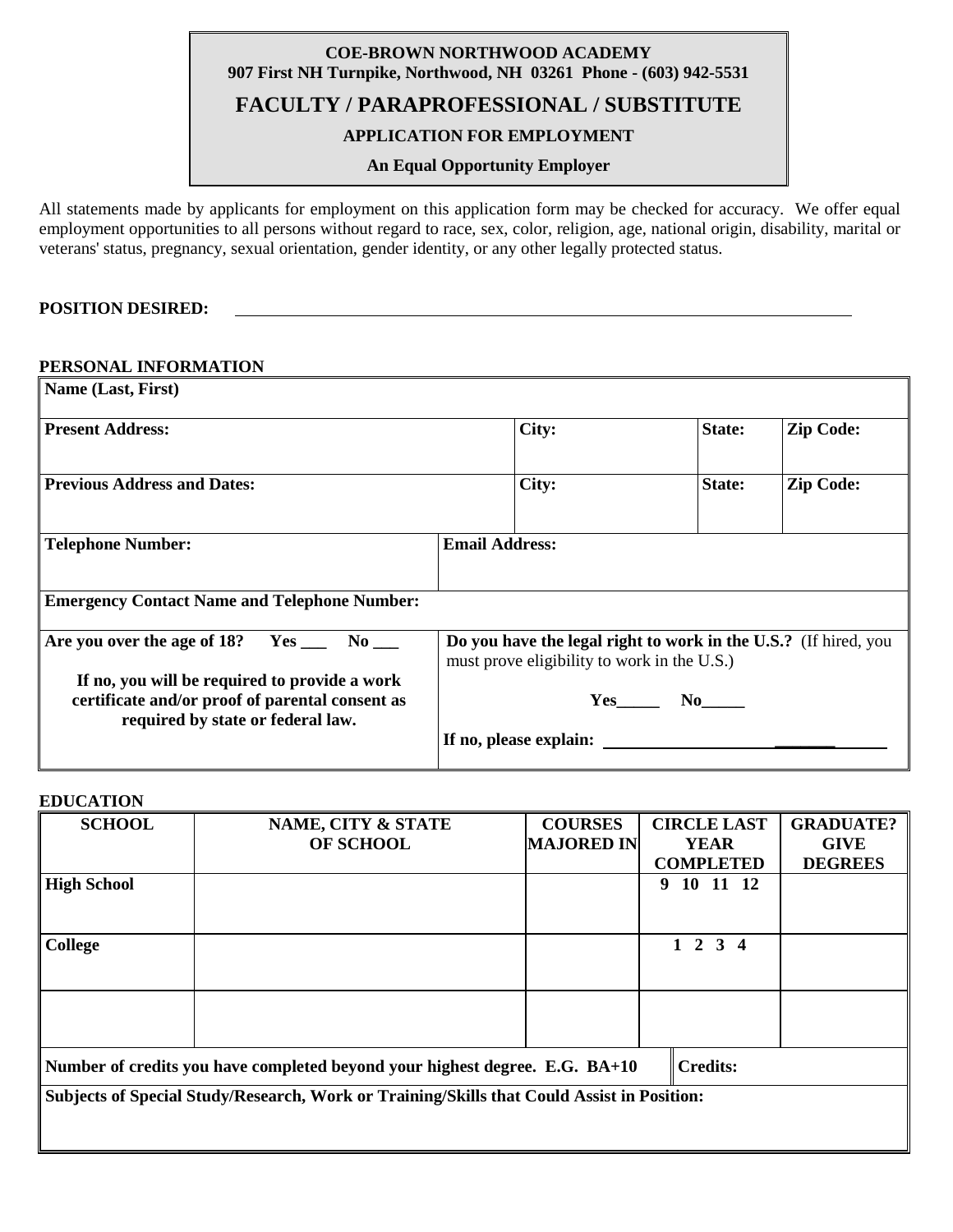**WORK HISTORY (Start with most recent or present employer and complete in full; attach additional work history on a separate piece of paper as necessary.)**

| <b>Name and Address of Most Recent Employer:</b> | <b>Telephone Number:</b> |                       |
|--------------------------------------------------|--------------------------|-----------------------|
| <b>Immediate Supervisor (Name and Position):</b> | Date Hired:              | <b>Starting Rate:</b> |
| <b>Job Title &amp; Duties:</b>                   | Date Left:               | <b>Last Rate:</b>     |
| <b>Reason for Leaving:</b>                       |                          |                       |

| 2. Name and Address of Prior Employer:           |             | <b>Telephone Number:</b> |
|--------------------------------------------------|-------------|--------------------------|
| <b>Immediate Supervisor (Name and Position):</b> | Date Hired: | <b>Starting Rate:</b>    |
| <b>Job Title &amp; Duties:</b>                   | Date Left:  | <b>Last Rate:</b>        |
| <b>Reason for Leaving:</b>                       |             |                          |

| 3. Name and Address of Prior Employer:           | <b>Telephone Number:</b> |                       |
|--------------------------------------------------|--------------------------|-----------------------|
| <b>Immediate Supervisor (Name and Position):</b> | Date Hired:              | <b>Starting Rate:</b> |
| <b>Job Title &amp; Duties:</b>                   | Date Left:               | <b>Last Rate:</b>     |
| <b>Reason for Leaving:</b>                       |                          |                       |

## **STUDENT TEACHER/EDUCATIONAL INTERN EXPERIENCE**

| <b>School Site and Address:</b> |        |
|---------------------------------|--------|
| Subjects:                       |        |
| <b>Supervising Teacher:</b>     | Dates: |

# **LIST ALL ADDITIONAL SCHOOLS AT WHICH YOU HAVE BEEN EMPLOYED**

**Include full-time/part-time positions, internships, work-study programs, etc.**

| Name of School, City & State | <b>Position Held</b> | <b>Start / End Date</b> |
|------------------------------|----------------------|-------------------------|
|                              |                      |                         |
|                              |                      |                         |
|                              |                      |                         |
|                              |                      |                         |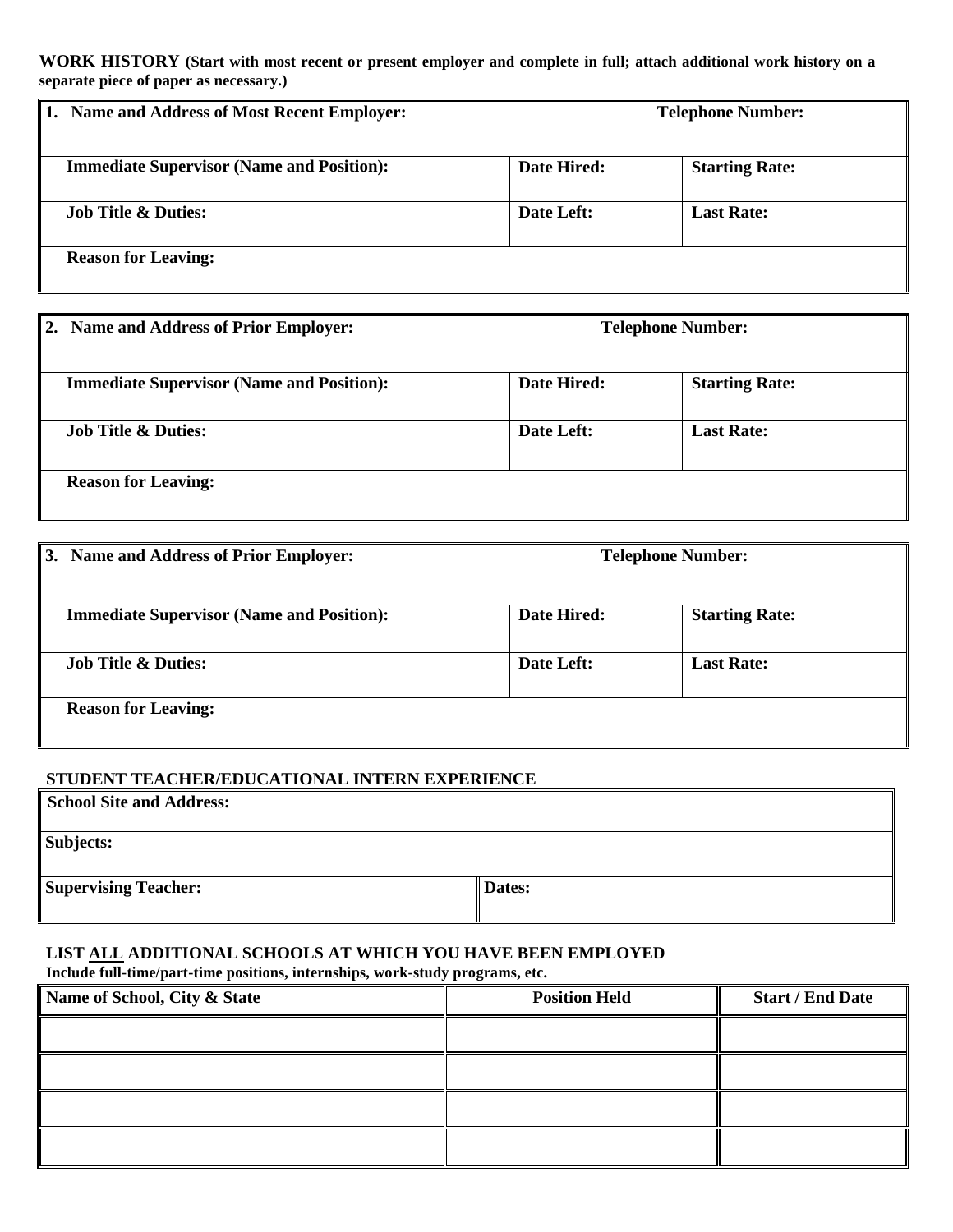| Have you ever worked for Coe-Brown Northwood Academy? □ Yes □ No If yes, Position:                                                                                                                                                                                                                                                                                                                          |
|-------------------------------------------------------------------------------------------------------------------------------------------------------------------------------------------------------------------------------------------------------------------------------------------------------------------------------------------------------------------------------------------------------------|
|                                                                                                                                                                                                                                                                                                                                                                                                             |
| Have you ever applied for Coe Brown Northwood Academy? □ Yes □ No If yes, Position:                                                                                                                                                                                                                                                                                                                         |
| Date (s) $\frac{1}{\sqrt{1-\frac{1}{2}}\sqrt{1-\frac{1}{2}}\sqrt{1-\frac{1}{2}}\sqrt{1-\frac{1}{2}}\sqrt{1-\frac{1}{2}}\sqrt{1-\frac{1}{2}}\sqrt{1-\frac{1}{2}}\sqrt{1-\frac{1}{2}}\sqrt{1-\frac{1}{2}}\sqrt{1-\frac{1}{2}}\sqrt{1-\frac{1}{2}}\sqrt{1-\frac{1}{2}}\sqrt{1-\frac{1}{2}}\sqrt{1-\frac{1}{2}}\sqrt{1-\frac{1}{2}}\sqrt{1-\frac{1}{2}}\sqrt{1-\frac{1}{2}}\sqrt{1-\frac{1}{2}}\sqrt{1-\frac{1$ |
| Do you have a relationship with the Academy? $\Box$ Alumni $\Box$ Parent $\Box$ Employee $\Box$ Other                                                                                                                                                                                                                                                                                                       |
| Are you employed now? $\Box$ Yes $\Box$ No If yes: $\Box$ Full-time $\Box$ Part-time                                                                                                                                                                                                                                                                                                                        |
| State any additional information you feel may be helpful to us in considering your application:                                                                                                                                                                                                                                                                                                             |
|                                                                                                                                                                                                                                                                                                                                                                                                             |
| <b>CERTIFICATION STATUS</b>                                                                                                                                                                                                                                                                                                                                                                                 |

| State(s) certified in:                               |                                       |
|------------------------------------------------------|---------------------------------------|
| <b>Certification Number and Endorsements:</b>        | <b>Certification Expiration Date:</b> |
| <b>Current Professional Development Plan Status:</b> |                                       |

# **HIGHLY QUALIFIED TEACHER (HQT) STATUS:**

| For what area(s) do you meet the defined requirements of HQT in New Hampshire: |  |
|--------------------------------------------------------------------------------|--|
|                                                                                |  |
|                                                                                |  |

## **REFERRED BY:**

| <b>Coe-Brown Website</b>           | <b>Coe-Brown Employee</b><br>$\boxed{(name)} \qquad \qquad \qquad \qquad \boxed{m}$ |
|------------------------------------|-------------------------------------------------------------------------------------|
|                                    | Walk-In                                                                             |
| <b>Employment Agency</b><br>(name) | Other (explain)                                                                     |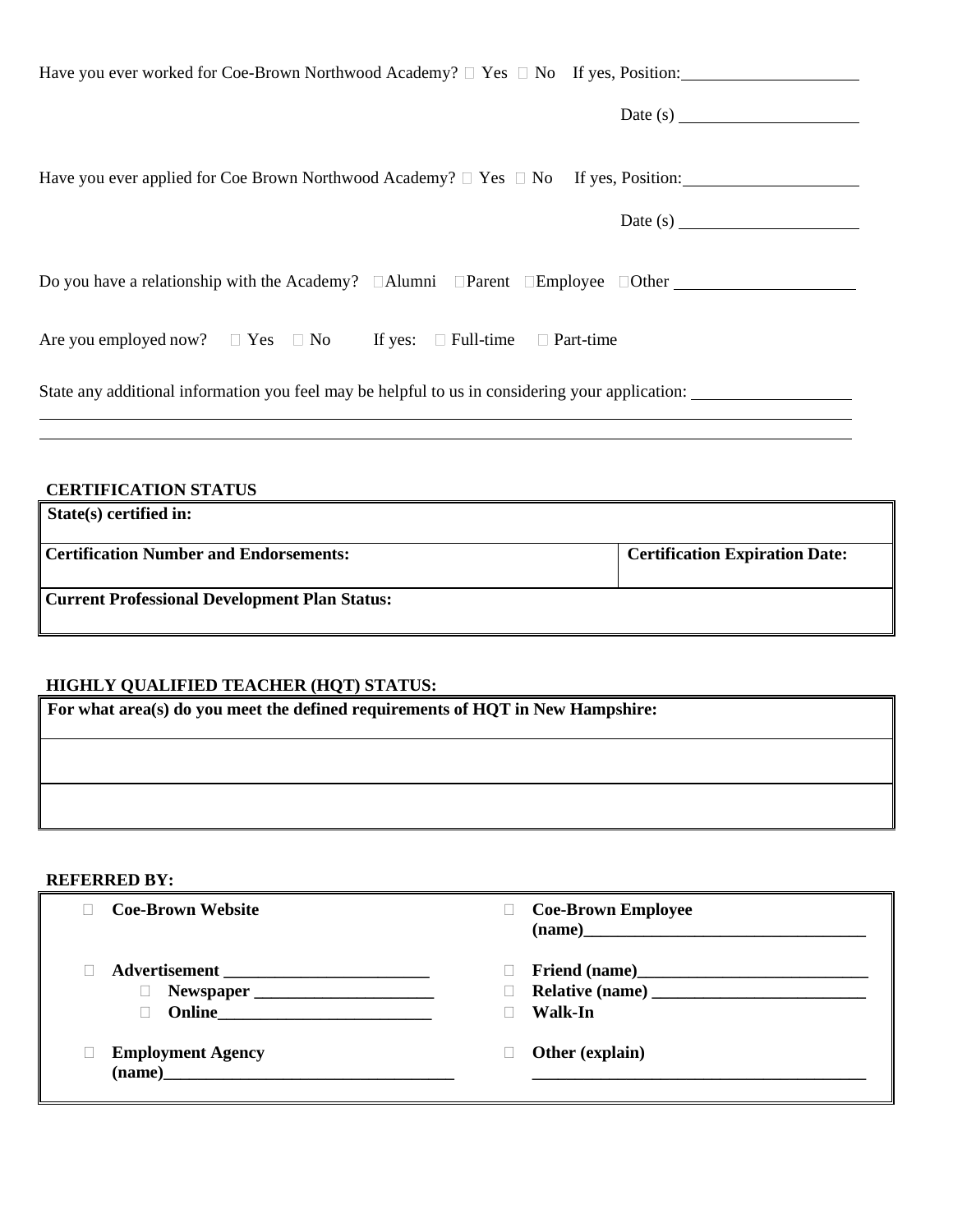### **PERSONAL REFERENCES - Three people, not your relatives, whom you have known for three years or more.**

| Name: | <b>Address:</b> | <b>Telephone Number:</b> |
|-------|-----------------|--------------------------|
|       |                 |                          |
| Name: | <b>Address:</b> | <b>Telephone Number:</b> |
| Name: | <b>Address:</b> | <b>Telephone Number:</b> |
|       |                 |                          |
|       |                 |                          |

## **TERMINATIONS AND/OR DISCIPLINARY ACTIONS**

| Have you ever been disciplined by an employer?                                                        | Yes        | $\mathbf{N}\mathbf{o}$ |
|-------------------------------------------------------------------------------------------------------|------------|------------------------|
| Has your employment ever been terminated, or have you been asked to<br>resign in lieu of termination? | <b>Yes</b> | N <sub>0</sub>         |
|                                                                                                       |            |                        |
|                                                                                                       |            |                        |

## **CRIMINAL BACKGROUND**

As part of its efforts to provide a safe environment for students and employees, Coe-Brown Northwood Academy completes a criminal background check on all new employees and volunteers. In addition, we respectfully request that you respond to the following questions:

|                  | 1. Have you ever been convicted of a crime, other than a minor traffic violation, that has not been annulled by |  |
|------------------|-----------------------------------------------------------------------------------------------------------------|--|
| $\text{court?*}$ | $\Box$ Yes $\Box$ No                                                                                            |  |

If yes, please explain

2. Do you have any criminal charges currently pending against you?  $\Box$  Yes  $\Box$  Yes  $\Box$  No

If yes, please explain

3. Have you ever been found by a court, administrative agency, or employer to have committed or engaged in any of the following? Please omit any criminal convictions that have been annulled by a court.

| Domestic Violence                             | Yes        | N <sub>0</sub> |
|-----------------------------------------------|------------|----------------|
| <b>Stalking</b>                               | Yes        | N <sub>0</sub> |
| Child Abuse                                   | Yes        | N <sub>0</sub> |
| Child Neglect                                 | $\Box$ Yes | No             |
| <b>Sexual Harassment</b>                      | $\Box$ Yes | N <sub>0</sub> |
| <b>Other Harassment</b>                       | $\Box$ Yes | No             |
| Assault                                       | $\Box$ Yes | N <sub>0</sub> |
| <b>Inappropriate Boundaries with Students</b> | Yes        | N <sub>0</sub> |
| <b>Battery</b>                                | Yes        | No             |
| Other Act of Violence                         | Yes        | No             |
|                                               |            |                |

If yes, please explain.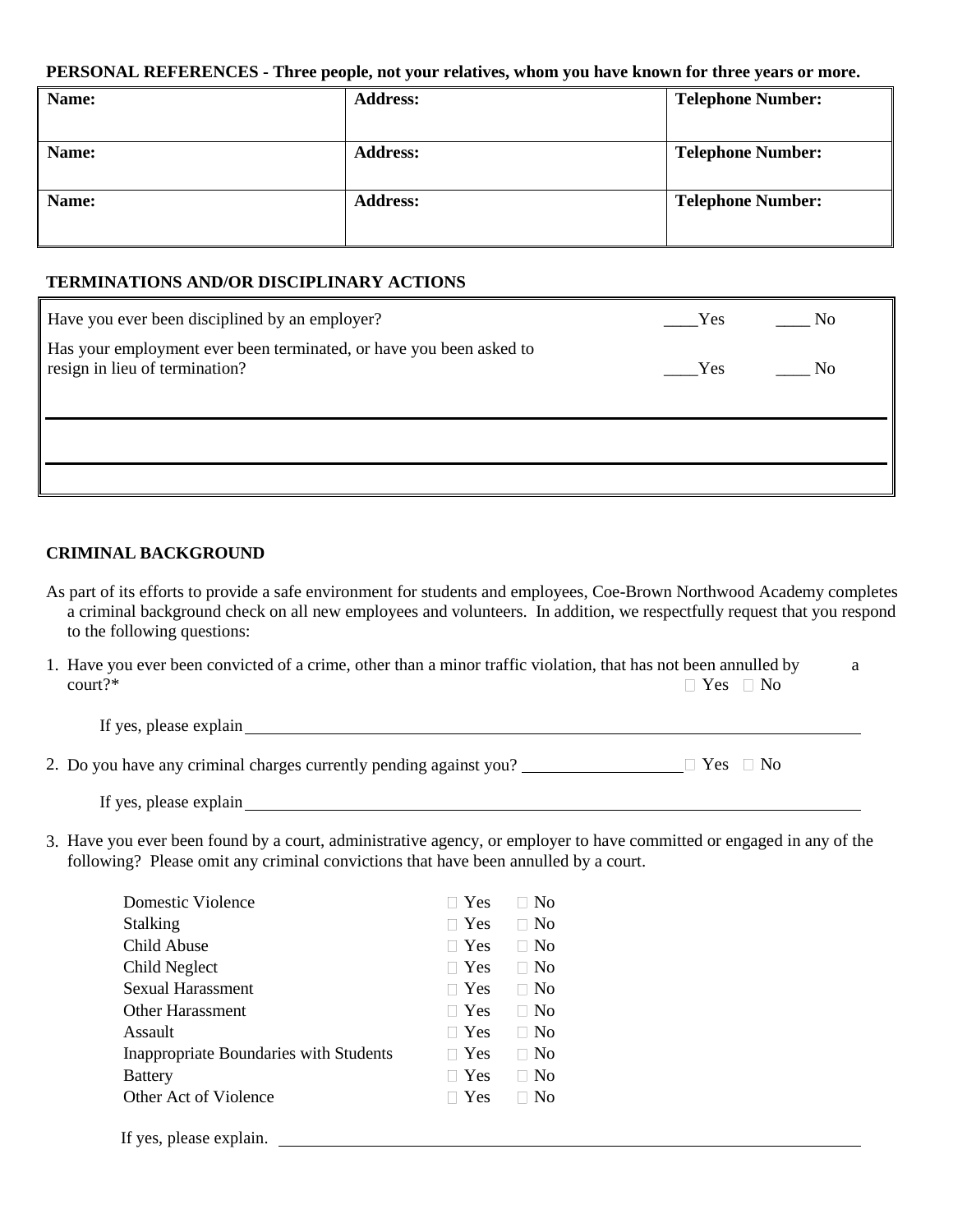| 4. Are there any actions or complaints currently pending against you related to any of the<br>conduct described in #3? |                                                                                                       |                                                                                                                                                                                                                                                                                                                                                                                                                                                                                                                                                                                                                                                                                                  |                                                                                                                                                                                                                                                                                                                                                                                                                                                                                                                                                                                                                                        |
|------------------------------------------------------------------------------------------------------------------------|-------------------------------------------------------------------------------------------------------|--------------------------------------------------------------------------------------------------------------------------------------------------------------------------------------------------------------------------------------------------------------------------------------------------------------------------------------------------------------------------------------------------------------------------------------------------------------------------------------------------------------------------------------------------------------------------------------------------------------------------------------------------------------------------------------------------|----------------------------------------------------------------------------------------------------------------------------------------------------------------------------------------------------------------------------------------------------------------------------------------------------------------------------------------------------------------------------------------------------------------------------------------------------------------------------------------------------------------------------------------------------------------------------------------------------------------------------------------|
| If yes, please explain explain                                                                                         |                                                                                                       |                                                                                                                                                                                                                                                                                                                                                                                                                                                                                                                                                                                                                                                                                                  |                                                                                                                                                                                                                                                                                                                                                                                                                                                                                                                                                                                                                                        |
| in any of the conduct described in #3 with/against a child or student?                                                 |                                                                                                       |                                                                                                                                                                                                                                                                                                                                                                                                                                                                                                                                                                                                                                                                                                  |                                                                                                                                                                                                                                                                                                                                                                                                                                                                                                                                                                                                                                        |
|                                                                                                                        |                                                                                                       |                                                                                                                                                                                                                                                                                                                                                                                                                                                                                                                                                                                                                                                                                                  |                                                                                                                                                                                                                                                                                                                                                                                                                                                                                                                                                                                                                                        |
|                                                                                                                        |                                                                                                       |                                                                                                                                                                                                                                                                                                                                                                                                                                                                                                                                                                                                                                                                                                  |                                                                                                                                                                                                                                                                                                                                                                                                                                                                                                                                                                                                                                        |
|                                                                                                                        |                                                                                                       |                                                                                                                                                                                                                                                                                                                                                                                                                                                                                                                                                                                                                                                                                                  |                                                                                                                                                                                                                                                                                                                                                                                                                                                                                                                                                                                                                                        |
|                                                                                                                        |                                                                                                       |                                                                                                                                                                                                                                                                                                                                                                                                                                                                                                                                                                                                                                                                                                  |                                                                                                                                                                                                                                                                                                                                                                                                                                                                                                                                                                                                                                        |
| (A) Been investigated by an employer for allegedly engaging in misconduct?                                             |                                                                                                       |                                                                                                                                                                                                                                                                                                                                                                                                                                                                                                                                                                                                                                                                                                  |                                                                                                                                                                                                                                                                                                                                                                                                                                                                                                                                                                                                                                        |
| disciplinary matter, or other responsive action(s) required of you.                                                    |                                                                                                       |                                                                                                                                                                                                                                                                                                                                                                                                                                                                                                                                                                                                                                                                                                  |                                                                                                                                                                                                                                                                                                                                                                                                                                                                                                                                                                                                                                        |
| investigation into alleged misconduct?                                                                                 |                                                                                                       |                                                                                                                                                                                                                                                                                                                                                                                                                                                                                                                                                                                                                                                                                                  |                                                                                                                                                                                                                                                                                                                                                                                                                                                                                                                                                                                                                                        |
| (D) Had an employer decline to renew an employment contract?                                                           |                                                                                                       |                                                                                                                                                                                                                                                                                                                                                                                                                                                                                                                                                                                                                                                                                                  |                                                                                                                                                                                                                                                                                                                                                                                                                                                                                                                                                                                                                                        |
| (E) Been terminated from employment?                                                                                   |                                                                                                       |                                                                                                                                                                                                                                                                                                                                                                                                                                                                                                                                                                                                                                                                                                  |                                                                                                                                                                                                                                                                                                                                                                                                                                                                                                                                                                                                                                        |
|                                                                                                                        |                                                                                                       |                                                                                                                                                                                                                                                                                                                                                                                                                                                                                                                                                                                                                                                                                                  |                                                                                                                                                                                                                                                                                                                                                                                                                                                                                                                                                                                                                                        |
| suspended or revoked in any state?                                                                                     |                                                                                                       |                                                                                                                                                                                                                                                                                                                                                                                                                                                                                                                                                                                                                                                                                                  |                                                                                                                                                                                                                                                                                                                                                                                                                                                                                                                                                                                                                                        |
| revoking/suspending agency, and the circumstances and outcome of the revocation/suspension).                           |                                                                                                       |                                                                                                                                                                                                                                                                                                                                                                                                                                                                                                                                                                                                                                                                                                  |                                                                                                                                                                                                                                                                                                                                                                                                                                                                                                                                                                                                                                        |
|                                                                                                                        | 7. Have you ever:<br>8. Have you ever had any teaching credential(s), certification(s), or license(s) | 5. Are you currently under investigation by a state or federal agency for having allegedly engaged<br>If yes, please explain example and the set of the set of the set of the set of the set of the set of the set of the set of the set of the set of the set of the set of the set of the set of the set of the set of the set of<br>behavioral expectations regarding safe and/or healthy relationships with students?<br>(B) Been disciplined by an employer? This includes, but is not limited to, warning(s),<br>suspension(s), involuntary leave(s), mandatory class(es) or counseling relating to a<br>(C) Resigned from employment in lieu of termination, or during the pendency of an | $\Box$ Yes $\Box$ No<br>$\Box$ Yes $\Box$ No<br>6. Have you ever been counseled, disciplined, resigned, or terminated following allegations that you failed to<br>maintain appropriate boundaries with students, or failed to abide by a school's code of conduct or<br>$\Box$ Yes $\Box$ No<br>$\Box$ Yes $\Box$ No<br>$\Box$ Yes $\Box$ No<br>$\Box$ Yes $\Box$ No<br>$\Box$ Yes $\Box$ No<br>$\Box$ Yes $\Box$ No<br>If yes to any of the above, please explain<br><u>Example 2014</u><br>$\Box$ Yes $\Box$ No<br>If yes, please explain (identify the credential/certification/license, the date of the suspension/revocation, the |

**Important note:** An affirmative response to any of the questions contained in this section will **not** necessarily constitute a bar to employment. For each instance and explanation, Coe-Brown Northwood Academy will evaluate the nature and gravity of the offense or conduct, the time that has passed, and the relationship of the offense or conduct to the nature of the position sought.

\_\_\_\_\_\_\_\_\_\_\_\_\_\_\_\_\_\_\_\_\_\_\_\_\_\_\_\_\_\_\_\_\_\_\_\_\_\_\_\_\_\_\_\_\_\_\_\_\_\_\_\_\_\_\_\_\_\_\_\_\_\_\_\_\_\_\_\_\_\_\_\_\_\_\_\_\_\_\_\_\_\_\_\_\_\_\_\_\_\_\_\_ \_\_\_\_\_\_\_\_\_\_\_\_\_\_\_\_\_\_\_\_\_\_\_\_\_\_\_\_\_\_\_\_\_\_\_\_\_\_\_\_\_\_\_\_\_\_\_\_\_\_\_\_\_\_\_\_\_\_\_\_\_\_\_\_\_\_\_\_\_\_\_\_\_\_\_\_\_\_\_\_\_\_\_\_\_\_\_\_\_\_\_\_